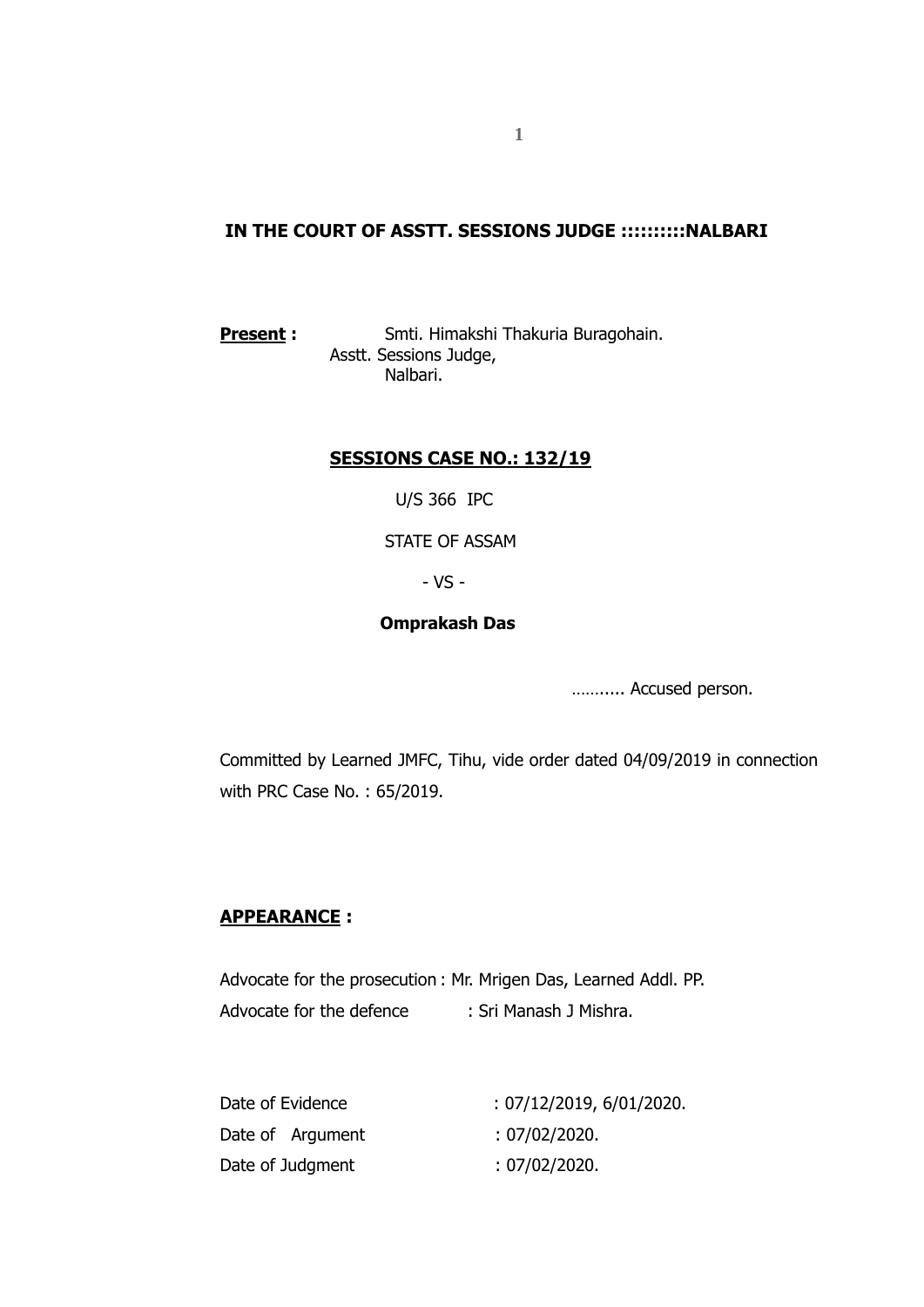#### **J U D G M E N T**

1. The gist of the prosecution case in brief is that informant Kushal Kalita lodged an ejahar on 05/01/2019 stating interalia that on 4/01/2019 her 15 years old daughter Sri Gitawali Kalita went to Bank at Kaithalkuchi at about 12 noon. But accused Omprakash Das kidnapped her. Her daughter was in the custody of accused. Hence, this case.

2. On receipt of the ejahar police registered a case as Tihu PS Case No. 04/19 u/s 366 IPC and started investigation. After completion of investigation the I/O submitted charge sheet against accused Omprakash Das u/s 366 IPC. Since the offence u/s 366 IPC is exclusively triable by the Court of Sessions, the Ld. JMFC, Tihu committed this case to the Court of Hon'ble Sessions Judge, Nalbari. On receipt of the committal paper and PRC Case Record Hon'ble Sessions Judge, Nalbari started Sessions case against the accused and thereafter transferred this case to this court for disposal.

3. After hearing the learned counsels for both sides and on perusal of the case diary, charge was framed against the accused person u/s 366 IPC. The charge so framed was read over and explained to the accused person to which he pleaded not guilty and claimed to be tried.

4. During trial, prosecution side examined only 4 witnesses including the informant to prove the charge against the accused person. Accused was examined u/s 313 CrPC. The statement of defence is recorded in a separate sheet. The defence case was of compete denial and the defence side has not adduced any defence evidence.

#### 5. **POINT FOR DETERMINATION**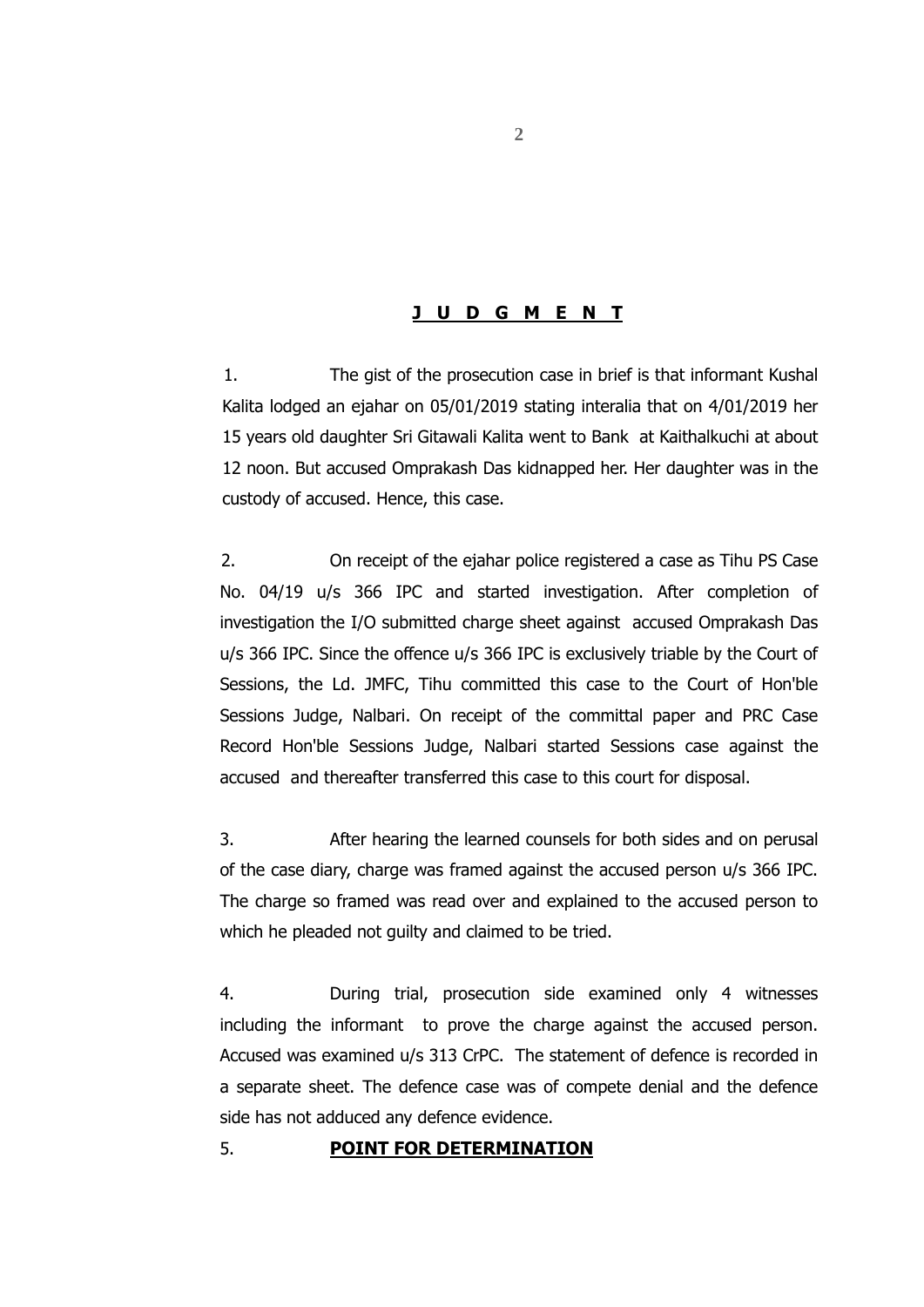Whether the accused on 4/01/2019 at about 12 noon induced and kidnapped Sri Gitawali Kalita to go along with him from the road or to do any act with an intent that she may be compelled to marry against her will or she may be forced or seduced to illicit intercourse ?

#### **DISCUSSION, DECISION AND REASONS THEREOF**

6. I have heard learned counsel for both the parties and have gone through the evidence on record. Learned counsel for the prosecution has submitted that both the witnesses have supported the prosecution story and this is a fit case to convict the accused u/s 366 IPC.

7. On the other hand learned defence counsel has submitted that prosecution has failed to prove the case. There are discrepancies in the evidence adduced before the court and the statements of the witnesses recorded u/s 161 CrPC. Learned defence counsel has further submitted that the victim has nullified the prosecution case and from the evidence of PWs no ingredients of offence is made out against the accused.

8. It is at this stage expedient to cast a glance at the evidences of the prosecution witnesses.

9. In the very beginning of our discussion let us go through the evidence of PW 1, Kushal Kalita, who is the informant of this case. PW-1 stated that one year ago at about 2 PM his daughter went out of the house in order to withdraw money from United Bank, Kaithalkuchi. At that time she took her pass book and ATM card with her and while going out she told her mother that she will be also going to her friend's house. When she did not return home till 4 PM his wife called him over phone and told him about the matter. But asked her not to worry as she already told her that she will be going to her friend's house. According to PW 1 when his daughter did not return home that night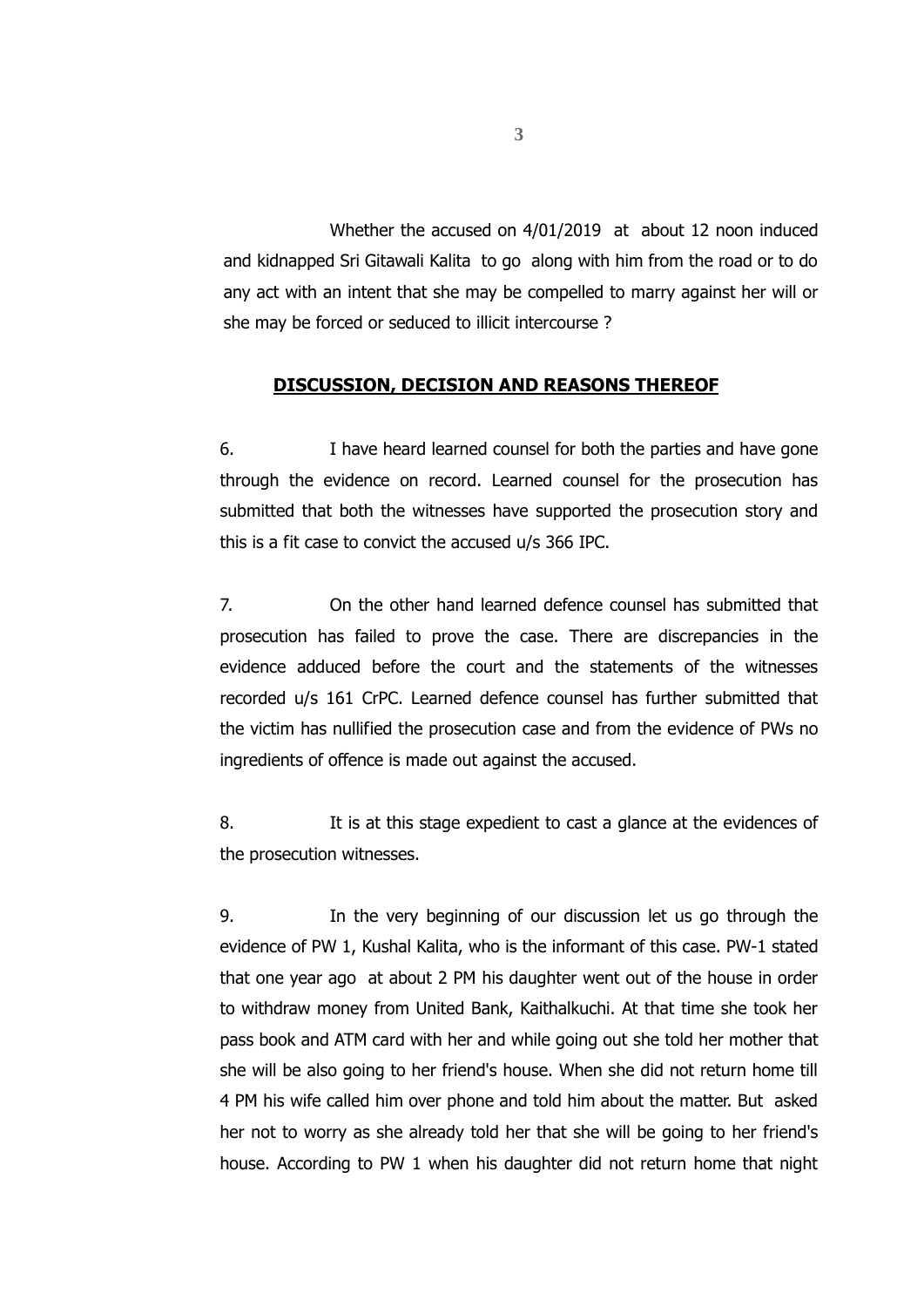on the next morning he called the maternal uncle of his daughter, Abhay Thakuria and told him about the incident. PW 1 stated that he was told by him that he had seen his daughter in the house of the accused. Thereafter PW 1 lodged the ejahar. On that day itself at 12 AM he along with his wife and police went to the house of the accused at Sualkuchi. From there the victim and the accused were brought to the police station.

10. PW 2, Makani Kalita stated that the informant is her husband. The victim Gitawali Kalita is her daughter. About 1 year back between 2-2:30 PM her daughter came to Kaithalkuchi bank from their house. However from the way the accused took her away to his house at Sualkuchi. As she did not return they searched her everywhere. On the next day her husband came to know from her brother that her daughter was in the house of the accused Omprakash. Thereafter he lodged the ejahar. On that night they went to the house of the accused and found both of them there.

11. From the evidence of PW 1 and PW 2 it appears that when they could not search their daughter anywhere they called her maternal uncle on the next day. At that time they were told that he had seen their daughter in the house of the accused. Thereafter the informant lodged an ejahar. If the victim went missing the whole day, they could have lodged the ejahar immediately. But instead of that they preferred to wait till next day. Now if we go through the cross of PW 1 and PW 2 we find that there was a love affair between the accused and the victim and that this case was lodged on a misunderstanding. From the evidence of PW 1 & PW 2 it appears that as they already knew about the relation between the victim and the accused they did not lodge the case immediately.

12. The entire fact is revealed if we go through the evidence of PW 4, Gitawali Kalita who is the victim of this case. PW 4 stated that on the day of occurrence while she was in her house there was a quarrel between her and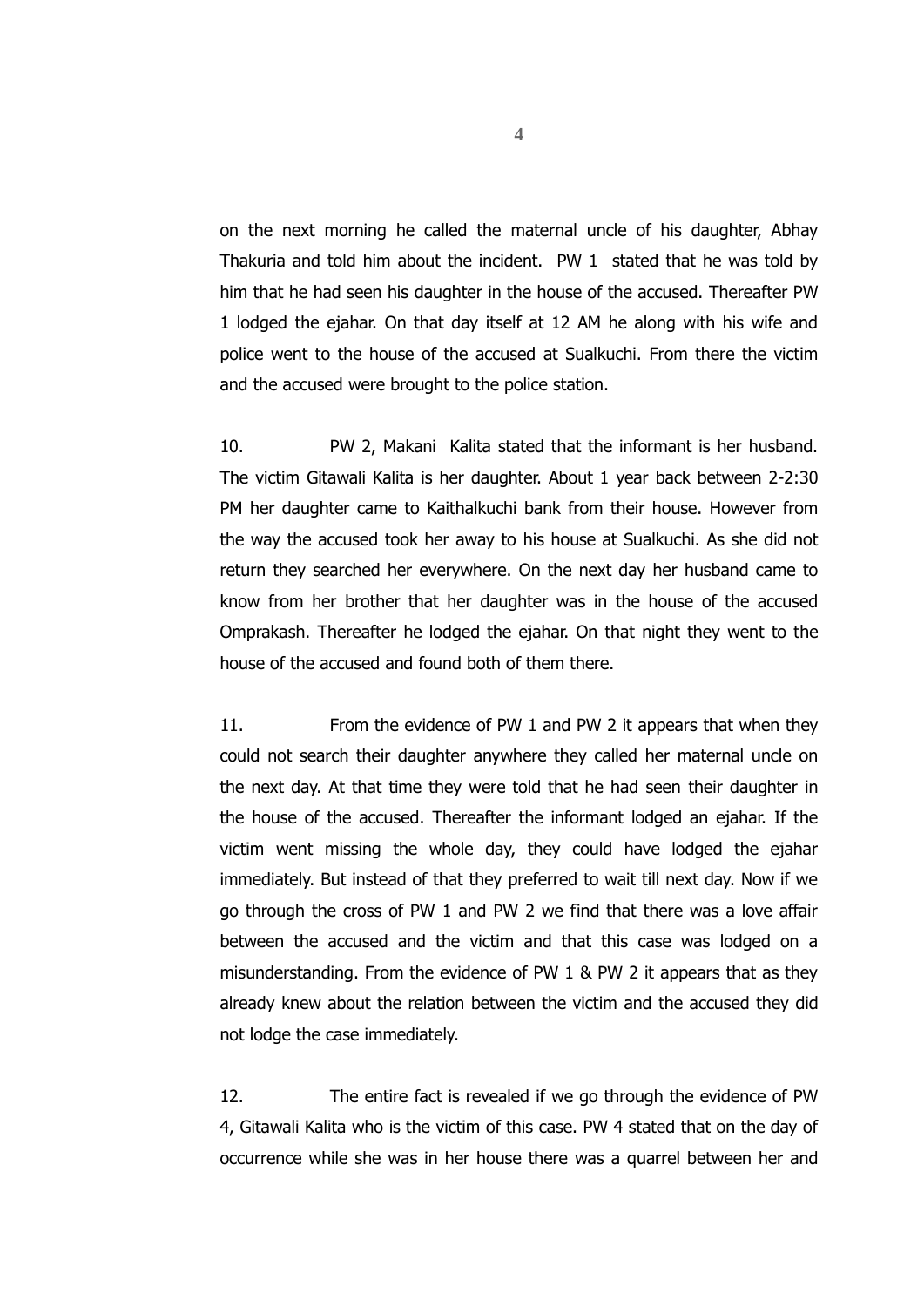her mother. Thereafter she called the accused over phone and asked him to take her with him. According to PW 4 at that time the accused was in his house at Sualkuchi. Later at 12 PM she came out of her house and she told her parents that she will be going to the bank. Between 12:30 to 1:00 PM she met the accused near United Bank, Kaithalkuchi. Thereafter she went away with the accused on his motor cycle to his house at Sualkuchi and stayed there for one day. On the next day police came to the house of the accused along with her parents and brought her to Tihu PS from there.

13. In her cross-examination PW 4 stated that she wilfully went with the accused on the day of occurrence. Apart from that it is revealed from the evidence of the PWs that the matter is compromised already.

14. Hence, in view of the above discussion it appears that none of the ingredients of the offence u/s 366 IPC are fulfilled against the accused. Accordingly the accused is not held guilty u/s 366 IPC.

#### **O R D E R**

15. From the discussion made above, I find that the prosecution has miserably failed to prove the offence u/s 366 IPC against the accused.

Hence, accused is found not guilty and is acquitted from the charge of offence u/s 366 IPC.

The accused person is set free at his liberty forthwith.

Bail bond furnished by the accused shall stand canceled after period of 6 months.

Given under my hand and seal of this court on this the  $7<sup>th</sup>$  day of February/2020.

> Asstt. Sessions Judge, Nalbari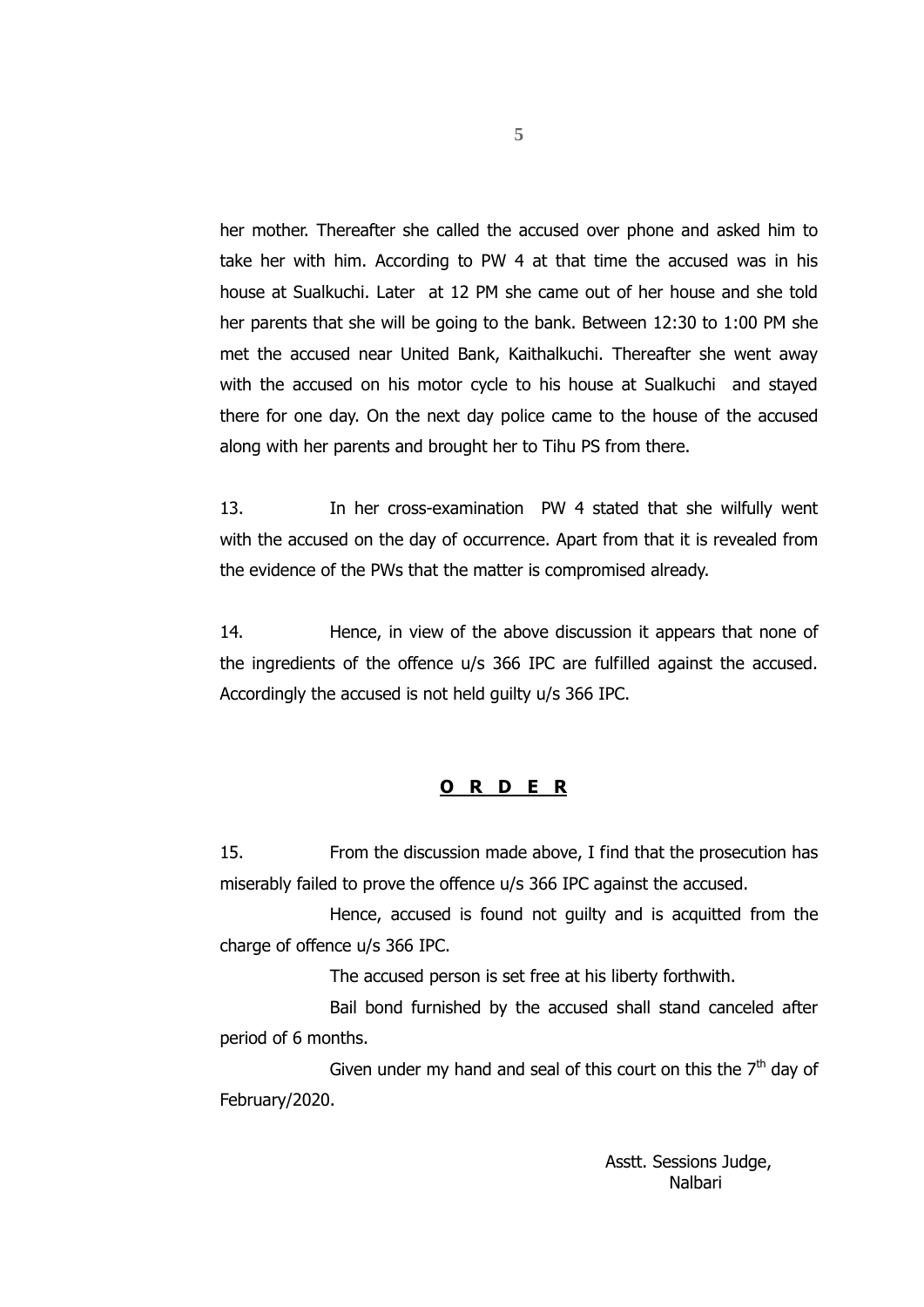Dictated & corrected by me

Asstt. Sessions Judge, Nalbari

# **A P P E N D I X**

#### (A) **Prosecution witnesses:**

- PW 1 : Sri Kushal Kalita,
- PW 2 : Smti. Makani Kalita,
- PW 3 : Sri Dhrubajyoti Kalita and
- PW 4 : Smti. Gitawali Kalita.